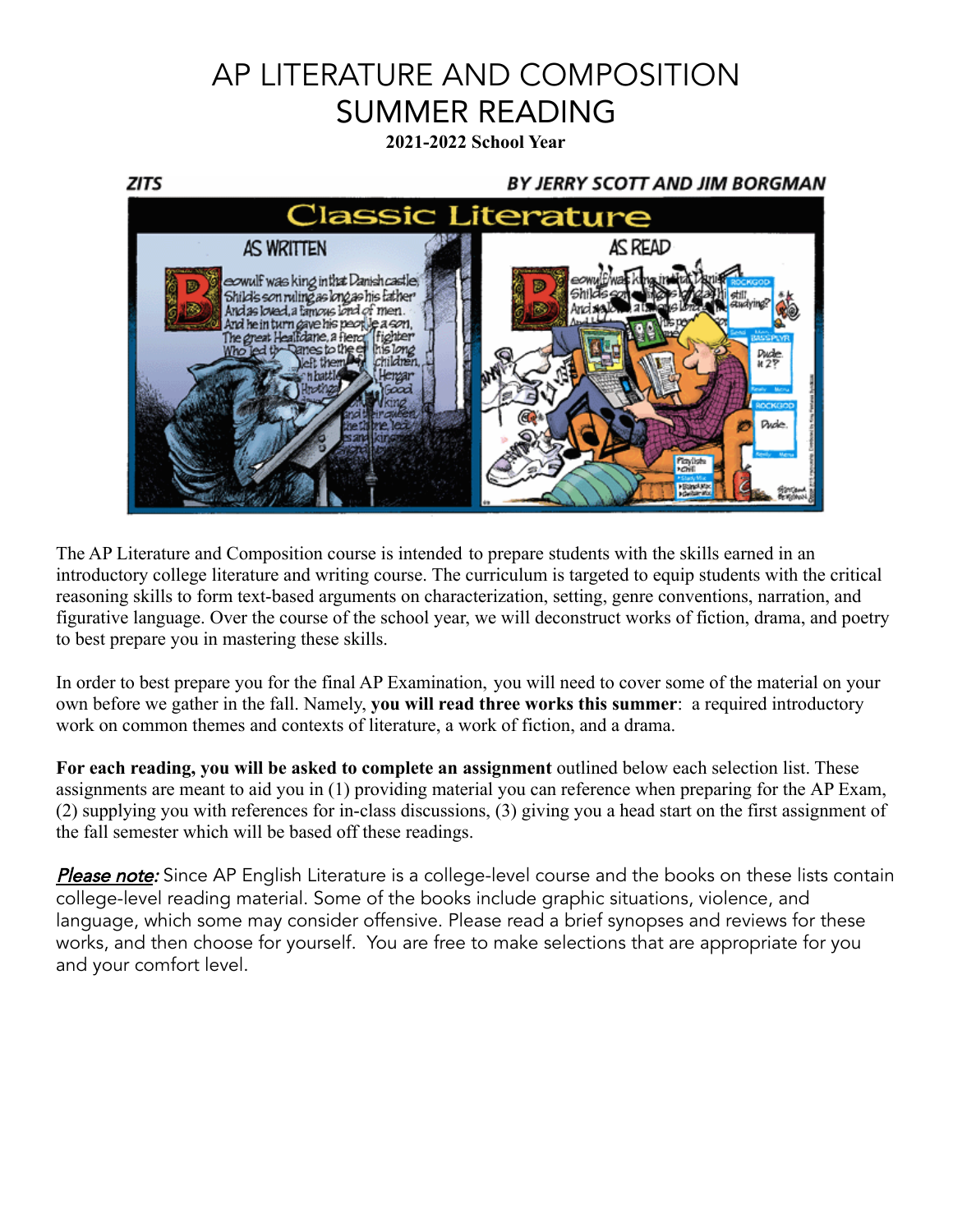## **Reading 1:** Required Reading

Foster, Thomas. How to Read Literature Like a Professor: [A Lively and Entertaining Guide to Reading](https://www.amazon.com/How-Read-Literature-Like-Professor/dp/0062301675/ref=sr_1_1?dchild=1&keywords=How+to+Read+Literature+Like+a+Professor%3A+A+Lively+and+Entertaining+Guide+to+Reading+Between+the+Lines&qid=1588703377&sr=8-1) [Between the Lines](https://www.amazon.com/How-Read-Literature-Like-Professor/dp/0062301675/ref=sr_1_1?dchild=1&keywords=How+to+Read+Literature+Like+a+Professor%3A+A+Lively+and+Entertaining+Guide+to+Reading+Between+the+Lines&qid=1588703377&sr=8-1). Perineal, 2014.

This work will cover major themes, symbols, and contexts present in classical and contemporary literature. It will be a text we build on all semester and it will prepare you for what to be aware of when you read our other works. Because of this, *I recommend you read this one first.*

### **Assignment 1:**

For each chapter, you will want to answer the following:

- (1) The chapter's main point
- (2) A quote that you feel demonstrates the main point of the chapter
- (3) One thing you learned
- (4) One thing that confused you/you want to think about further

**Reading 2:** Choose **ONE** of the following works of fiction.

Voltaire. *Candide.*

Brontë, Charlotte. *Jane Eyre.*

Hemingway, Ernest. *The Sun Also Rises*.

Walker, Alice. *The Color Purple.*

Allende, Isabel. *The House of the Spirits.*

Kingsolver, Barbara. *The Poisonwood Bible.*

## **Assignment 2:**

- (1) Keep a list of major characters, noting the following:
	- a. Physical description
	- b. Personality description
	- c. Driving desire (what is it they want?)
	- d. Purpose served in the text
		- i. Are they a foil? The main character? The way the protagonist learns about something else? Essentially, *why are they there? Why did the author include them?*
	- e. 3-5 important quotes about/from the character  $+$  page number
- (2) Important settings (pages + quote describing)
- (3) Central Themes or Ideas (relevant quotes + pages)
- (4) Examples of figurative language
- (5) What is the novel's climax (the central conflict/moment the story builds to)? Why do you think this?